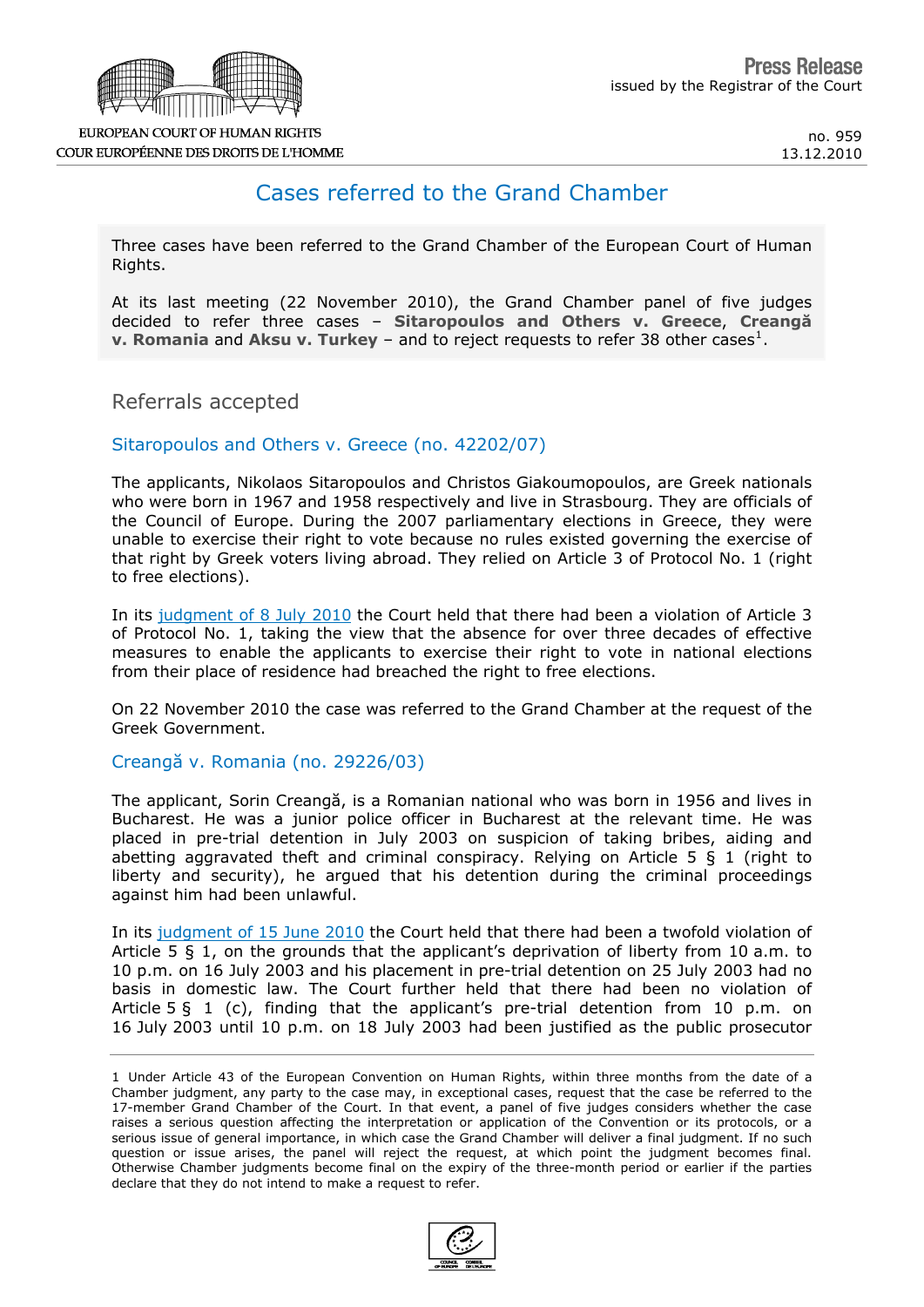had indicated that, given the fact that the applicant was a police officer, he could have influenced certain persons due to be questioned during the investigation.

On 22 November 2010 the case was referred to the Grand Chamber at the request of the Romanian Government.

Aksu v. Turkey (no.s 4149/04 and 41029/04)

The applicant, Mustafa Aksu, is a Turkish national who was born in 1931 and lives in Ankara. He is of Roma origin and alleged that two government-funded publications included remarks and expressions that reflected anti-Roma sentiment. Mr Aksu complained that a book published by the Ministry of Culture contained passages that humiliated Gypsies, depicting them as engaging in criminal activities. He also complained that certain entries in a dictionary intended for schools and funded by the same Ministry were insulting and discriminatory.

In its [judgment of 27 July 2010](http://cmiskp.echr.coe.int/tkp197/view.asp?action=html&documentId=871931&portal=hbkm&source=externalbydocnumber&table=F69A27FD8FB86142BF01C1166DEA398649) the Court held that there had been no violation of Article 14 (prohibition of discrimination) taken in conjunction with Article 8 (right to respect for private and family life), since it could not be said that Mr Aksu had been discriminated against on account of his ethnic identity as a Roma, or that the authorities had failed to take the necessary measures to secure respect for his private life. It considered in particular that the book, which had to be seen as a whole, was an academic study focusing on the history and socio-economic living conditions of the Roma people in Turkey. As to the dictionary, the Court observed that the expressions and definitions in question had been prefaced with the comment that they were of a metaphorical nature.

On 22 November 2010 the case was referred to the Grand Chamber at the applicant's request.

Requests for referral rejected

Judgments in the following 38 cases are now final<sup>[2](#page-1-0)</sup>

**Puto and others v. Albania** (no. 609/07), judgment of 20 July 2010;

**Schalk and Kopf v. Austria** (no. 30141/04), judgment of 24 June 2010 See [press release of 30.11.2010;](http://cmiskp.echr.coe.int/tkp197/view.asp?action=open&documentId=877588&portal=hbkm&source=externalbydocnumber&table=F69A27FD8FB86142BF01C1166DEA398649)

**Patrikova v. Bulgaria** (no. 71835/01), judgment of 4 March 2010;

**Tilev v. Bulgaria** (no. 25051/02), judgment of 27 May 2010;

**Mancel and Branquart v. France** (no. 22349/06), judgment of 24 June 2010;

**Moretti and Benedetti v. Italy** (no. 16318/07), judgment of 27 April 2010;

**Von Koester v. Germany** (no. 40009/04), judgment of 7 January 2010;

**Bakowska v. Poland** (no. 33539/02), judgment of 12 January 2010;

**Biełaj v. Poland** (no. 43643/04), judgment of 27 April 2010;

**Grzelak v. Poland** (no. 7710/02), judgment of 15 June 2010;

<span id="page-1-0"></span><sup>2</sup> Under Article 44 § 2 (c) of the European Convention on Human Rights, the judgment of a Chamber becomes final when the panel of the Grand Chamber rejects the request to refer under Article 43.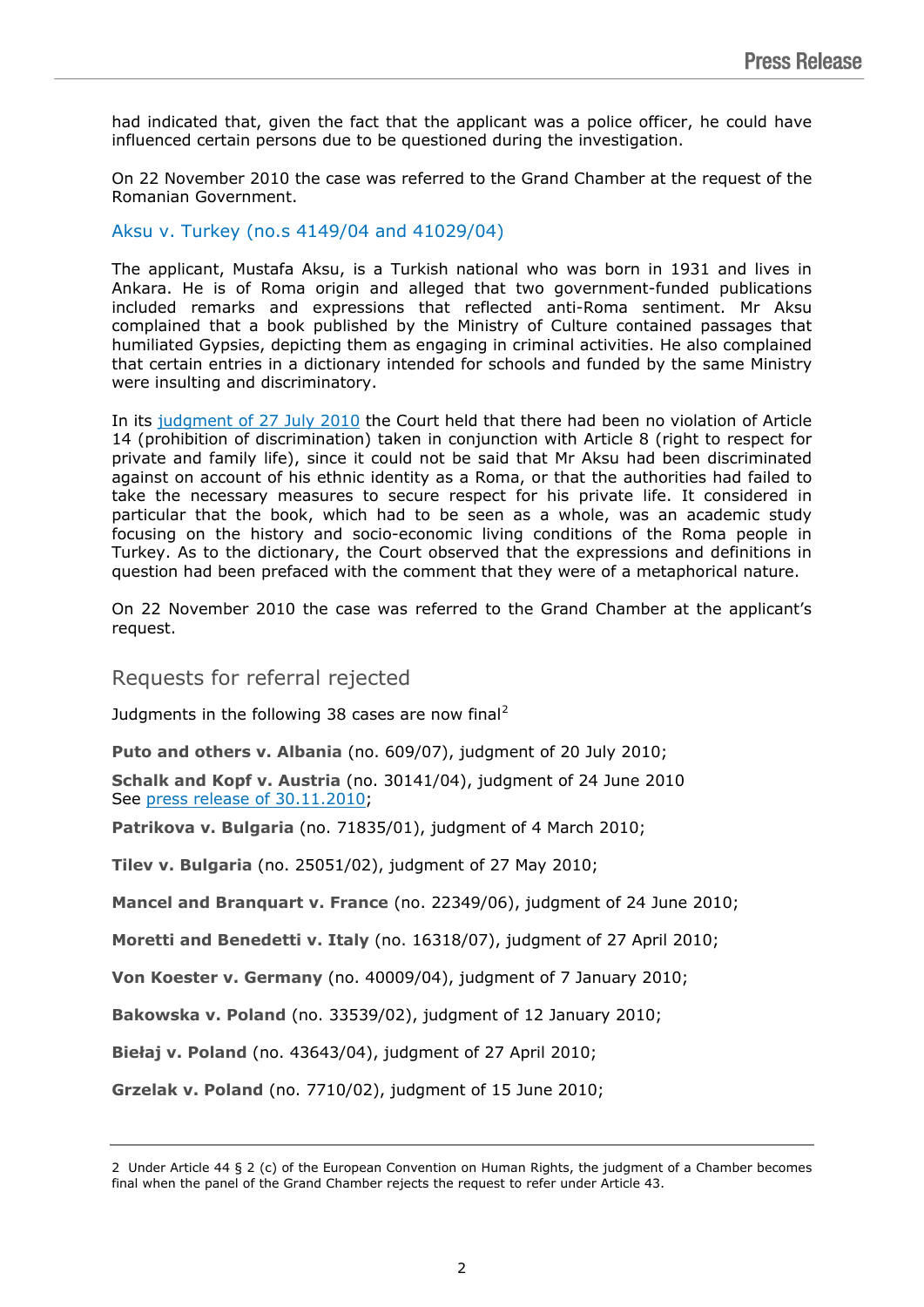**Paweł Gładkowski v. Poland** (no. 24216/06), judgment of 29 June 2010;

**Janusz Leszek Kozłowski v. Poland** (no. 47611/07), judgment of 8 June 2010;

**Almeida Santos v. Portugal** (no. 50812/06), judgment of 27 July 2010;

**Dimakos v. Romania** (no. 10675/03), judgment of 6 July 2010;

**Gavriliţă v. Romania** (no. 10921/03), judgment of 22 June 2010;

**Ion Popescu v. Romania** (no. 6332/04), judgment of 27 July 2010;

**Postolache v. Romania (no. 2)** (no. 48269/08), judgment of 6 July 2010;

**Abdulazhon Isakov v. Russia** (no. 14049/08), judgment of 8 July 2010;

**Akhmatkhanovy v. Russia** (no. 20147/07), judgment of 22 July 2010;

**Batayev and others v. Russia** (no.s 11354/05 and 32952/06), judgment of 17 June 2010;

**Benuyeva and others v. Russia** (no. 8347/05), judgment of 22 July 2010;

**Gelayevy v. Russia** (no. 20216/07), judgment of 15 July 2010;

**Jehovah's Witnesses of Moscow and others v. Russia** (no. 302/02), judgment of 10 June 2010;

**Kolesnik v. Russia** (no. 26876/08), judgment of 17 June 2010;

**Nikiforov v. Russia** (no. 42837/04), judgment of 1 July 2010;

**Sherstobitov v. Russia** (no. 16266/03), judgment of 10 June 2010;

**Vladimir Krivonosov v. Russia** (no. 7772/04), judgment of 15 July 2010;

**Yuldashev v. Russia** (no. 1248/09), judgment of 8 July 2010;

**Ahmadpour v. Turkey** (no. 12717/08), judgment of 15 June 2010;

**Alipour and Hosseinzadgan v. Turkey** (no.s 6909/08, 12792/08 and 28960/08), judgment of 13 July 2010;

**Alkes v. Turkey** (no. 16047/04), judgment of 8 June 2010;

**Biçici v. Turkey** (no. 30357/05), judgment of 27 May 2010;

**Sevgül Altiparmak v. Turkey** (no. 27023/06), judgment of 20 July 2010;

**Solomonides v. Turkey** (no. 16161/90), judgment of 27 July 2010;

**Sophia Andreou v. Turkey**, **Michael v. Turkey**, **Ioannou v. Turkey**, **Evagorou Christou v. Turkey**, **Economou v. Turkey**, **Nicolaides v. Turkey**, **Kyriakou v. Turkey**, **Orphanides v. Turkey** and **Gavriel v. Turkey** (no.s 18360/91, 18361/91, 18364/91, 18403/91, 18405/91, 18406/91, 18407/91, 36705/97 and 41355/98) – judgment of 22 June 2010;